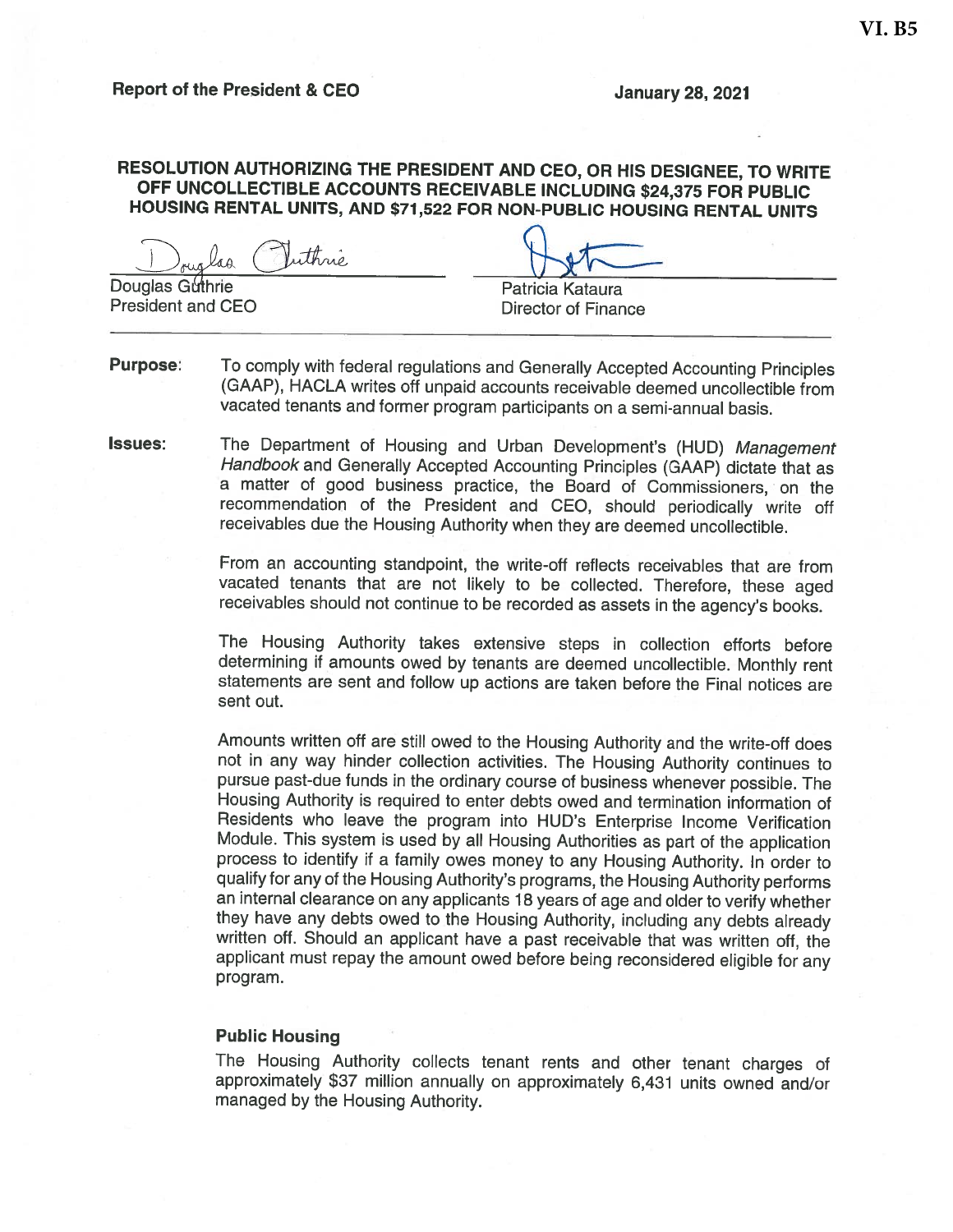For the five months from April 1, 2020 through August 31, 2020, the Authority proposes to write off \$24,375 or 0.16% of total tenant rents charged for the same period.

During the COVID-19 pandemic, staff is closely monitoring rent collections; the rent collection rate from March 2020 to November 2020 averaged 98%. To support our tenants during these challenging times, the sites have engaged in additional efforts to remind tenants to pay their outstanding rents, offering repayment agreements to repay their outstanding balance, and sending reminders to tenants about the ability to request interim rent reviews if there has been a loss of income.

### **Non-Public Housing (Rent Subsidy)**

The Housing Authority collects non-public housing unit tenant rents and other tenant charges of approximately \$44.9 million annually on 2,461 units owned during the write-off period by the Housing Authority and/or its non-profit instrumentalities.

The Housing Authority proposes to write off \$71,522 for the period from June 1, 2020 through October 31, 2020. This represents 0.22% of total rents charged for the same period.

The rent collection rate from June 2020 through October 2020 averaged 93%. During the Covid-19 pandemic, the property management firms are working within applicable guidelines (federal, state, and city) to collect outstanding rents. For the affordable side, the collections are near pre-Covid-19 levels. On the market side, which is much more impacted by pandemic-related business closures, EAH is sending regular reminders of outstanding rent; accepting partial payments; and offering payment plans to repay their outstanding rent in order to support our residents during these challenging times.

### **Write-Off Trend**

Summarized below are the average monthly write-offs for Public Housing and Rent Subsidy. The steady downward trend through December 2018 is reflective of collection efforts and repayment agreements which helps ensure fewer tenants develop significant delinquent rent balances leading to program termination.

The increase noted in 2019 in Public Housing is primarily attributed to tenants who were terminated from the program and developed significant delinquent rent balances while going through the legal process. In some cases, the legal process can take in excess of six months. During this time the delinquent balances can rapidly build up; particularly for tenants with higher rents.

The decrease noted in 2020 in Public Housing is primarily attributed to Housing Services' compliance with the multiple eviction moratoria that have been enacted on the local, state, and federal levels as well as the court closures. Since mid-March, there have been no unlawful detainer actions filed for non-payment of rent. As stated above, the sites have engaged in additional efforts to remind tenants to pay their outstanding rents.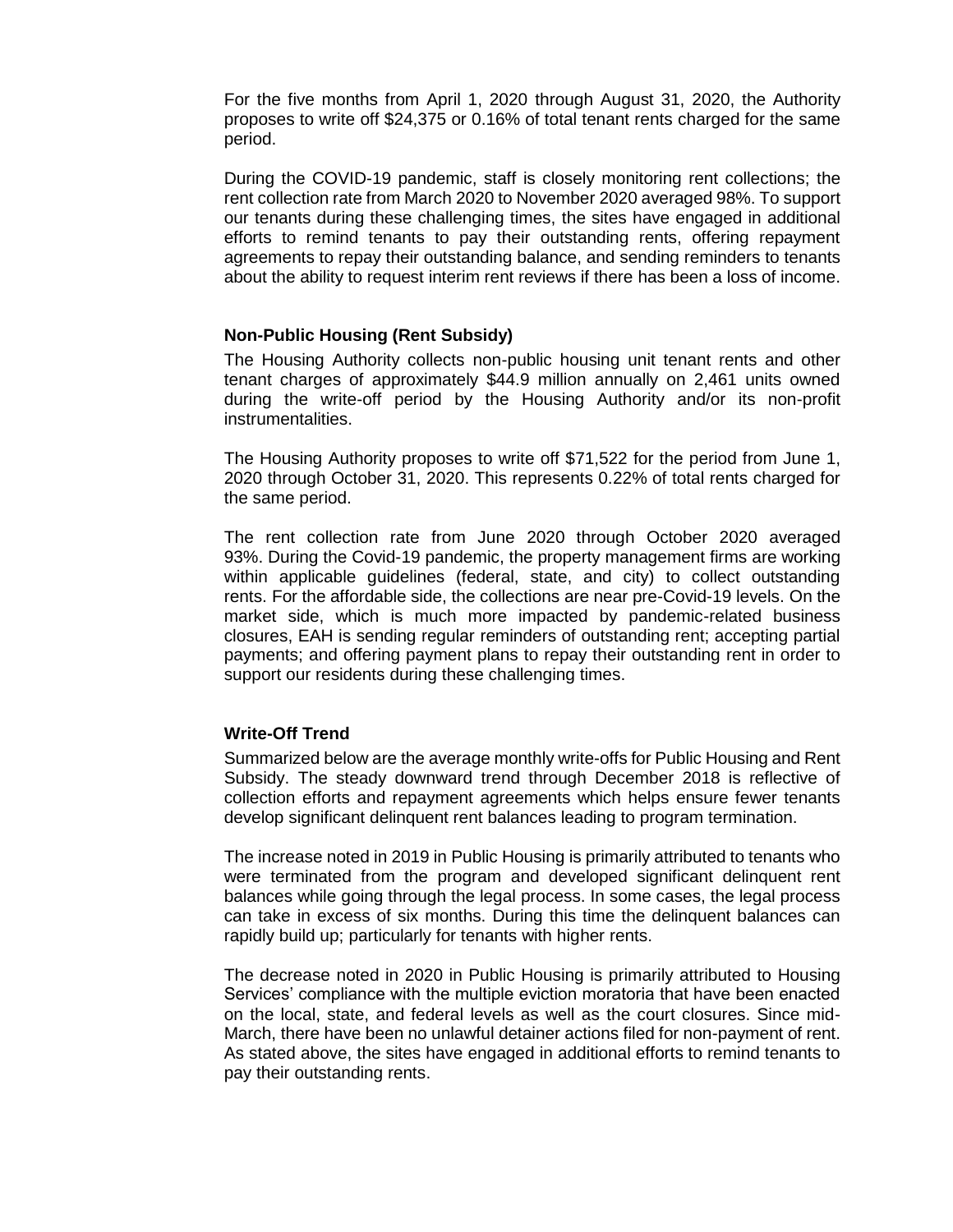The reduction in write-offs for Rent Subsidy during this reporting period is primarily attributed to the local ordinances regarding tenant eviction moratorium on delinquent rent owed during the coronavirus pandemic effective through January 31, 2020. However, the management firms are actively reaching out and reminding tenant of their past balances in order to reach some type of repayment agreement before the deadline of the moratorium.



### **Vision Plan**: **PATHWAYS Strategy #7: Identify opportunities to reduce operating and administrative costs so that scarce resources are maximized**

Consistent collection efforts are critical to ensure that the Housing Authority maximizes HUD resources. Timely collection of outstanding debt and timely handling of uncollectible receivables are key factors in optimizing the Authority's cash in-flows.

**Funding**: The Chief Administrative Officer confirms the following:

*Source of Funds:* In order to write off uncollectible debt, an allowance for doubtful accounts must be established which is reflected as an operating expense for both Public Housing and Rent Subsidy.

*Budget and Program Impact:* The cost of writing off the uncollectible receivables is included in the 2020 annual operating budget.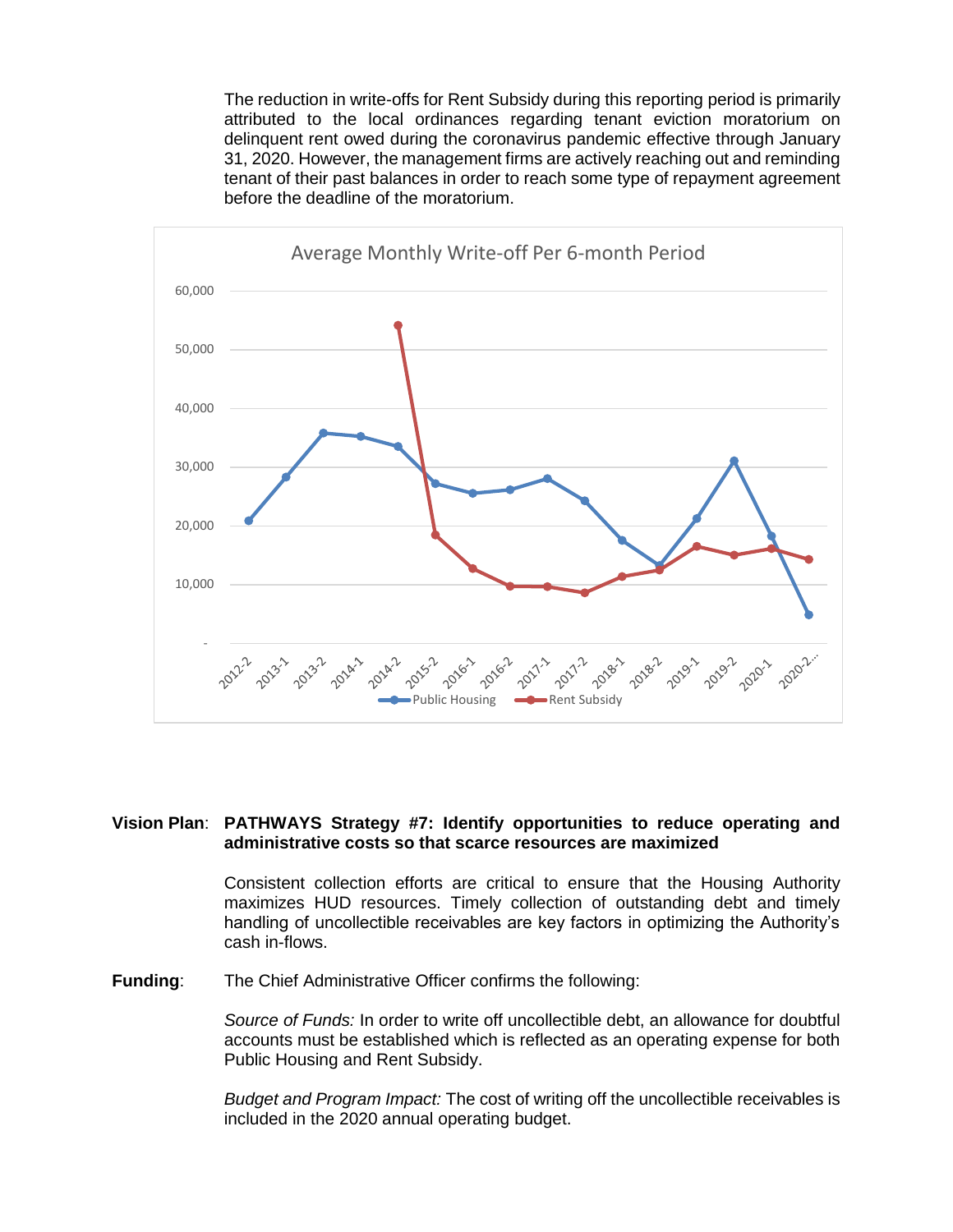# **Environmental Review:** Not applicable

**Section 3:** Not Applicable.

## **Attachments:**

- 1. Resolution<br>2. Public Hous
- 2. Public Housing Proposed Write-off for Periods 04/01/2020 08/31/2020
- 3. Non-Public Housing Proposed Write-off for Periods 06/01/2020 10/31/2020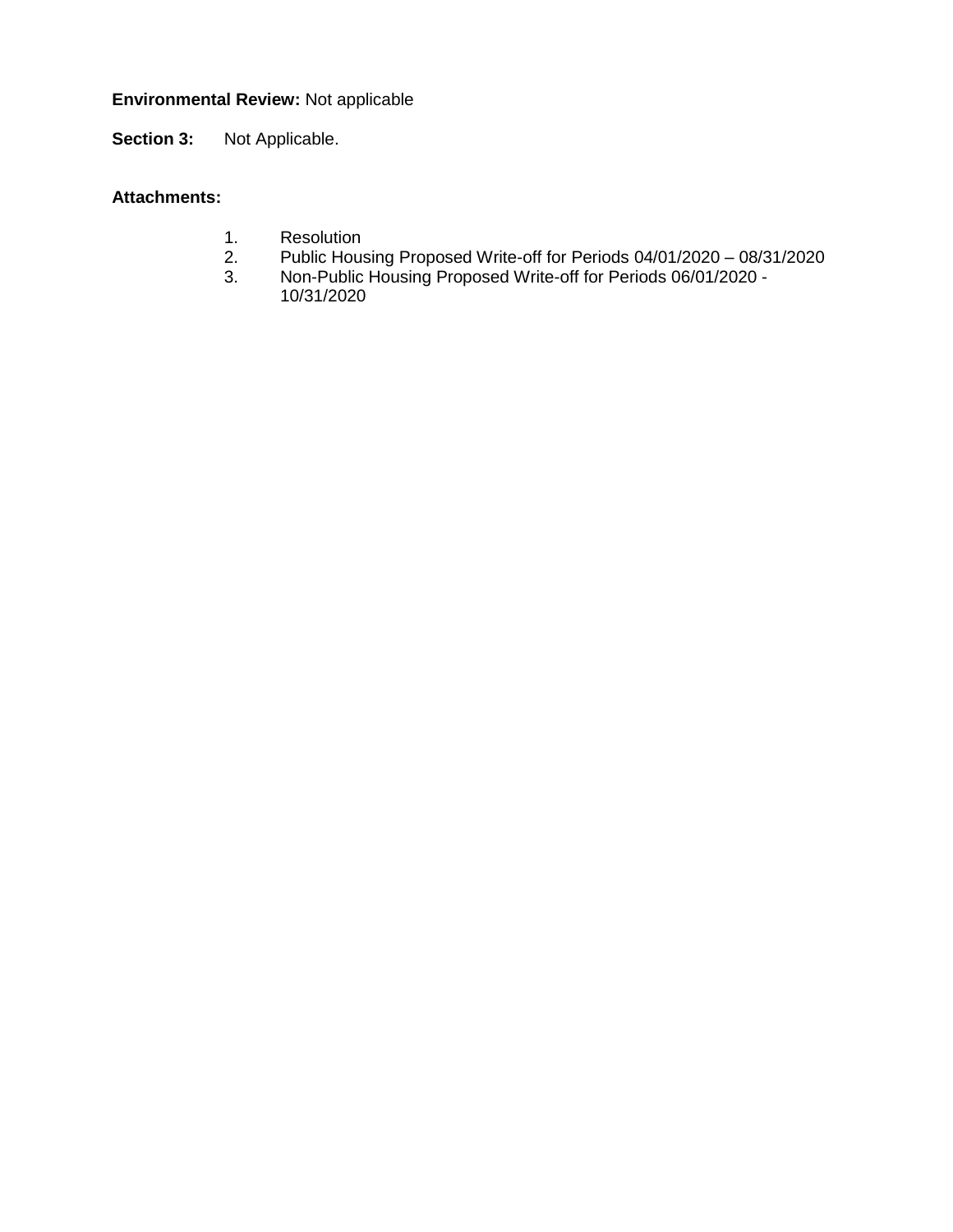**RESOLUTION NO.\_\_\_\_\_\_\_\_\_\_\_\_\_\_**

### **RESOLUTION AUTHORIZING THE PRESIDENT AND CEO, OR HIS DESIGNEE, TO WRITE OFF UNCOLLECTIBLE ACCOUNTS RECEIVABLE INCLUDING \$24,375 FOR PUBLIC HOUSING RENTAL UNITS, AND \$71,522 FOR NON-PUBLIC HOUSING RENTAL UNITS**

**WHEREAS**, the President and CEO has furnished a schedule reflecting delinquent accounts receivables deemed uncollectible with the recommendation that these accounts be written off<sup>-</sup>

**WHEREAS,** it is in the best interest of the Housing Authority of the City of Los Angeles to follow Generally Accepted Accounting Principles (GAAP) and periodically write off uncollectible accounts receivable so as not to overstate assets and income;

**WHEREAS,** the Code of Federal Regulations (24 CFR 902.33), as further defined by the Department of Housing and Urban Development in supplementary guidance, requires that financial reports shall be prepared in accordance with GAAP, which dictate that Accounts Receivables be stated at the net realizable value; which is the gross receivable less the allowance for doubtful accounts, and that bad debts are to be written off if accounts are deemed to be uncollectible;

**WHEREAS**, the uncollectible accounts receivables of vacated tenants for Public Housing rental units for the period beginning April 1, 2020 through August 31, 2020, totaled \$24,375;

**WHEREAS**, the uncollectible accounts receivables of vacated tenants for Non-Public Housing rental units for the period beginning June 1, 2020 through October 31, 2020, totaled \$71,522; and

**WHEREAS,** the removal from the books of accounts of such uncollectible accounts receivables shall not constitute a waiver by the Housing Authority of the City of Los Angeles of any of its rights to collect such amounts.

**NOW, THEREFORE, BE IT RESOLVED** by the Board of Commissioners of the Housing Authority of the City of Los Angeles that all accounts receivables on the attached schedules totaling \$24,375 for Public Housing and \$71,522 for Non-Public Housing are hereby deemed to be uncollectible, and the President and CEO, or his designee, is authorized to reduce the allowance for doubtful accounts to the applicable developments and programs affected thereby.

**BE IT FURTHER RESOLVED** that this Resolution shall take effect immediately.

JAMES JOHNSON CITY OF LOS ANGELES

APPROVED AS TO FORM: HOUSING AUTHORITY OF THE

BY: \_\_\_\_\_\_\_\_\_\_\_\_\_\_\_\_\_\_\_\_\_\_\_ BY: \_\_\_\_\_\_\_\_\_\_\_\_\_\_\_\_\_\_\_\_\_\_\_\_\_

General Counsel Chairperson Ben Besley

DATE ADOPTED: \_\_\_\_\_\_\_\_\_\_\_\_\_\_\_\_\_\_\_\_\_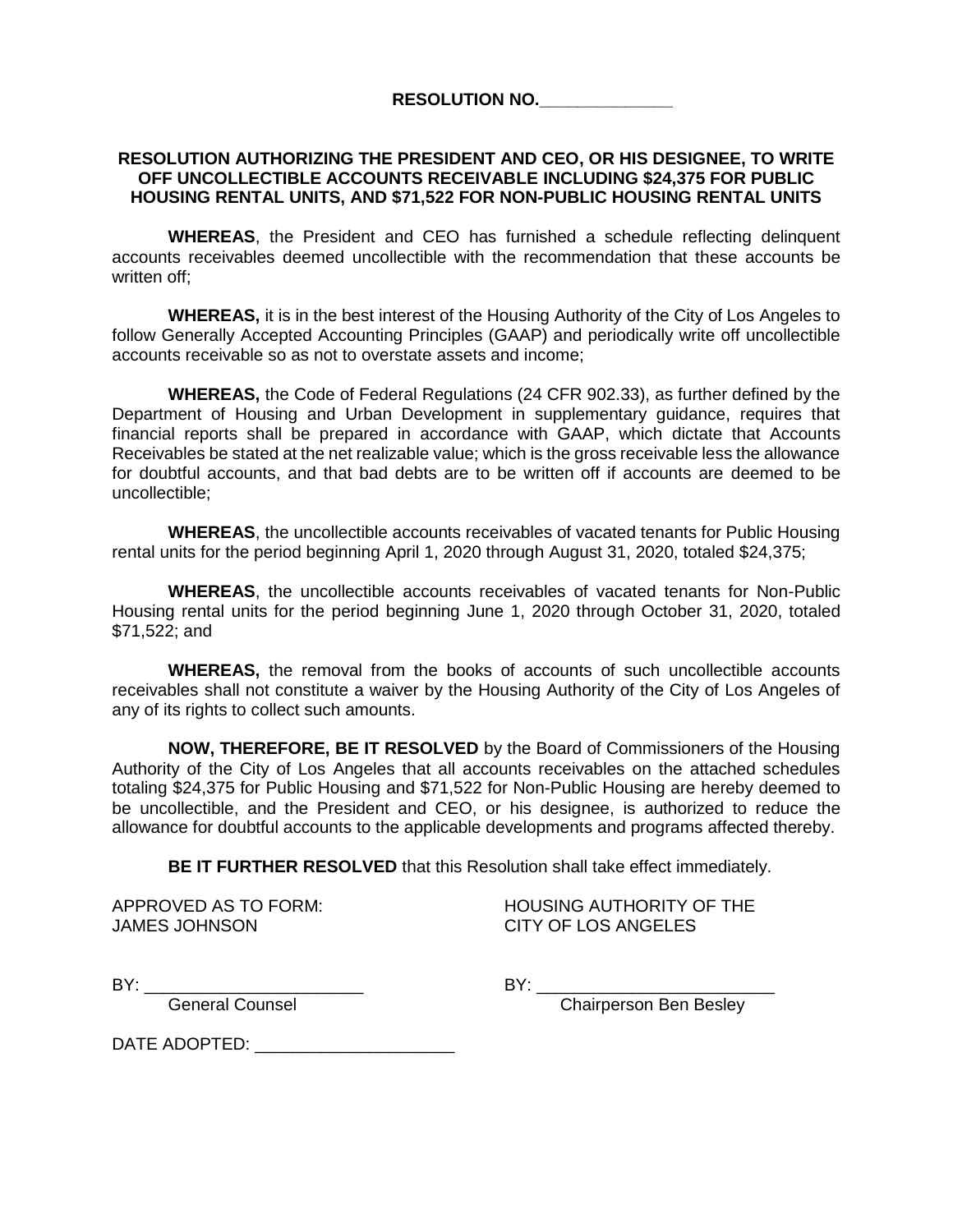#### **04/01/20 - 08/31/20 Detail by Property Attachment 2 - Public Housing Proposed Write-off for Periods**

| <b>Property</b>             | <b>Site Name</b>         | <b>Resident ID</b> | <b>Tenant AR Property</b> |                                 | <b>Site Name</b>       | <b>Resident ID</b> | <b>Tenant AR</b> |
|-----------------------------|--------------------------|--------------------|---------------------------|---------------------------------|------------------------|--------------------|------------------|
| 4001                        | Ramona Gardens           | t0001478           | 313                       | 4015                            | Pueblo del Rio Ext     | t0004332           | 274              |
| <b>Ramona Gardens Total</b> |                          |                    | 313                       |                                 |                        | b0001829           | 26               |
| 4003                        | Pueblo del Rio           | t0017014           | 57                        |                                 |                        | t0004365           | 20               |
|                             |                          | t0042675           | 202                       |                                 |                        | t0004513           | 368              |
|                             |                          | t0001555           | 99                        |                                 |                        | t0004451           | 765              |
|                             |                          | t0001586           | 76                        | <b>Pueblo del Rio Ext Total</b> |                        |                    | 1,454            |
|                             |                          | t0009263           | 68                        | 4016                            | Jordan Downs           | t0034942           | 954              |
| Pueblo del Rio Total        |                          |                    | 502                       |                                 |                        | t0004796           | 763              |
| 4004                        | Rancho San Pedro         | t0001946           | 1,328                     |                                 |                        | t0004834           | 526              |
|                             |                          | t0028517           | 118                       |                                 |                        | t0022699           | 1,307            |
|                             |                          | t0001979           | 4                         |                                 |                        | t0005084           | 1,135            |
| Rancho San Pedro Total      |                          |                    | 1,450                     | <b>Jordan Downs Total</b>       |                        |                    | 4,685            |
| 4006                        | <b>William Mead</b>      | t0002431           | 197                       | 4019                            | <b>Imperial Courts</b> | t0015650           | 368              |
|                             |                          | t0002571           | 197                       |                                 |                        | t0061450           | 739              |
|                             |                          | t0002254           | 64                        |                                 |                        | t0005869           | 781              |
| William Mead Total          |                          |                    | 458                       | <b>Imperial Courts Total</b>    |                        |                    | 1,888            |
| 4009                        | <b>Avalon Gardens</b>    | t0003039           | 384                       | 4021                            | Mar Vista Gardens      | a0022699           | 774              |
|                             |                          | t0002965           | 169                       |                                 |                        | t0006488           | 439              |
| <b>Avalon Gardens Total</b> |                          |                    | 553                       | <b>Mar Vista Gardens Total</b>  |                        |                    | 1,213            |
| 4013                        | <b>Nickerson Gardens</b> | t0050540           | 799                       | 4022                            | San Fernando Gardens   | t0028688           | 1,284            |
|                             |                          | t0024138           | 298                       |                                 |                        | t0027058           | 513              |
|                             |                          | t0036512           | 20                        |                                 |                        | t0007088           | 172              |
|                             |                          | t0004052           | 20                        |                                 |                        | t0007103           | 440              |
|                             |                          | t0036942           | 15                        | San Fernando Gardens Total      |                        |                    | 2,408            |
|                             |                          | t0047400           | 829                       | <b>Grand Total</b>              |                        |                    | 24,375           |
|                             |                          | t0012617           | 249                       |                                 |                        |                    |                  |
|                             |                          | t0003937           | 6,245                     |                                 |                        |                    |                  |
|                             |                          | t0003985           | 677                       |                                 |                        |                    |                  |
|                             |                          | t0004021           | 300                       |                                 |                        |                    |                  |
| Nickerson Gardens Total     |                          |                    | 9,452                     |                                 |                        |                    |                  |